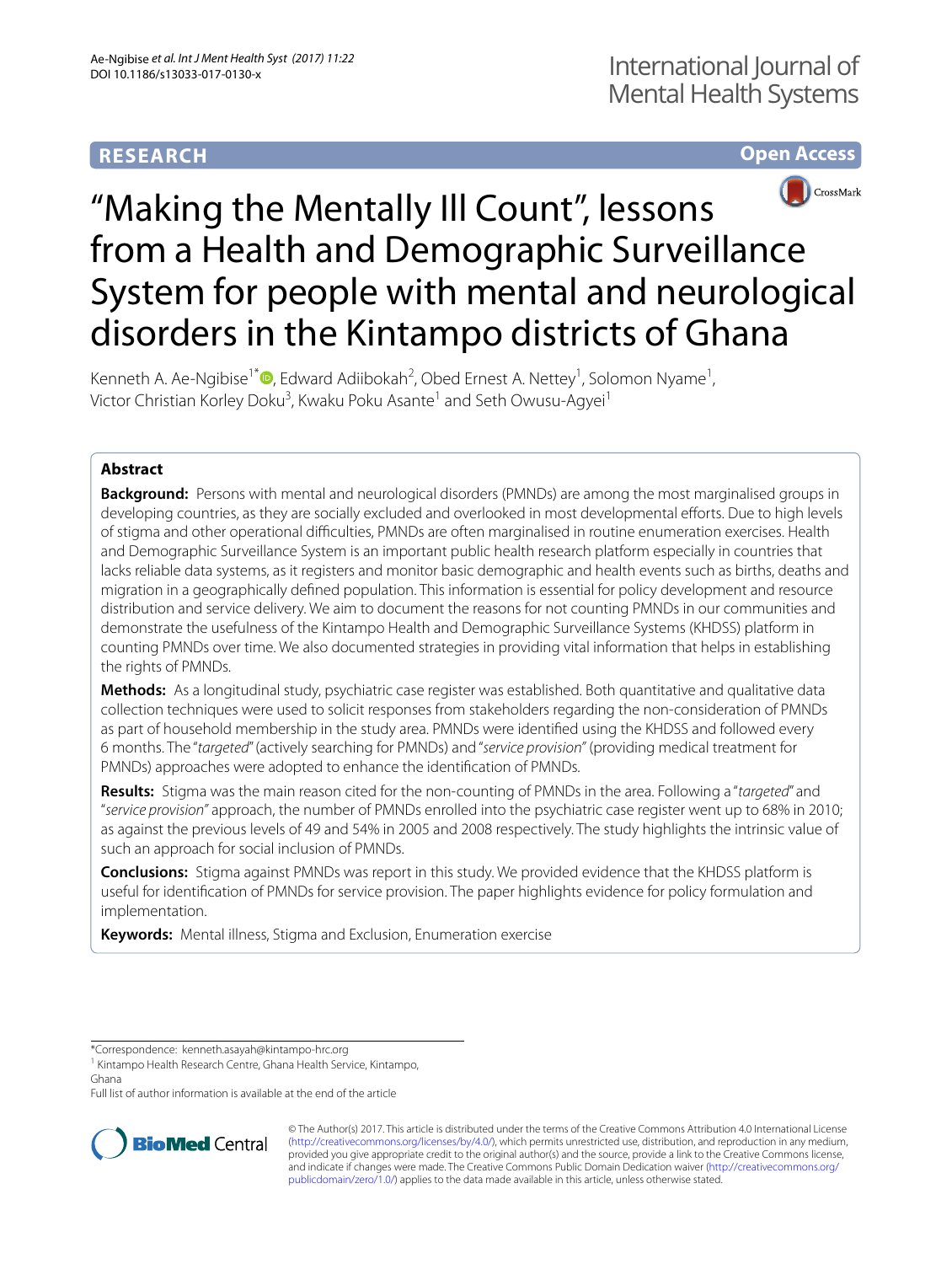## **Background**

Mental and Neurological conditions affect one out of every four individuals at some stage in life. These conditions include depression, substance use disorders, schizophrenia, epilepsy, Alzheimer's disease, mental retardation and child and adolescence disorders [\[1](#page-7-0)]. These disorders have far–reaching public health and socio-economic consequences and the enormous contribution of mental illness to global disease burden is well documented [[2,](#page-7-1) [3](#page-7-2)]. Mental disorders disproportionately affect the poor and other vulnerable groups and have deleterious effects on efforts at realising international development targets such as the Sustainable Development Goals [[4,](#page-7-3) [5\]](#page-7-4). However, Persons with mental and neurological disorders (PMNDs) are among the most marginalised groups in low- and middle-income countries and they are forgotten in most development efforts [\[3](#page-7-2)]. Most national censuses in Africa includes people with mental disabilities but not specifically documenting PMNDs. The commitment of most governments and corporate bodies towards mental disorders is abysmal [\[6](#page-7-5)].

While some developed countries have embraced patient recovery-orientation as a guiding principle of their mental health policy, and thereby encouraging a partnership between mental health experts and users of mental health services [[7\]](#page-7-6), most nations in Africa have still yet to recognize the importance of PMNDs as these patients are still highly stigmatized [[8,](#page-7-7) [9](#page-7-8)].

The prevalence of mental illness in Ghana is estimated to be approximately 13% of the adult Ghanaian population and about the same proportion among children, with a treatment gap of about 98% of the affected population [[9,](#page-7-8) [10](#page-7-9)]. This translates to over 3 million people needing more attention in Ghana and as is the case in other African countries. It has also been predicted that there will be a projected increase in the number of young people entering the age at risk for onset of certain mental disorders [[11,](#page-7-10) [12\]](#page-7-11), thus worsening the current situation; yet there is low priority given to mental health service delivery in Ghana [[13\]](#page-7-12).

Stigmatisation of mental illness is a major problem affecting PMNDs and their relatives as well as institutions and health care providers for persons with mental illness [\[8](#page-7-7), [9\]](#page-7-8). Therefore, PMNDs have lots of unmet needs, including maintaining their human dignity.

In order to address the specific needs of people with mental disorders, it is important to develop appropriate interventions that can be effectively evaluated. However, research evidence for policy formulation in most lowand middle-income countries is insufficient [\[14](#page-7-13)]. Basic and reliable epidemiological data on the prevalence and distribution of mental & neurological disorders is lacking in many low-income countries. Health and Demographic Surveillance Systems (HDSS) provide an invaluable platform for measuring health inequity and developing and evaluating health interventions [[15](#page-7-14)]. The Kintampo Health Research Centre (KHRC) has since 2003 been operating a health and demographic surveillance system, referred to as the Kintampo Health and Demographic System (KHDSS), that identifies and follows up all residents in two adjoining districts in the middle belt of Ghana [\[16](#page-7-15)]. The database of residents is regularly updated to record births, deaths and migrations into and out of the KHDSS area. The KHDSS database also serves as a sampling frame for selecting risk-sets for participation in research studies.

Kintampo Health Research Centre established a mental health research unit In 2004 and has conducted a number of studies on neuro-psychiatric disorders that include; studies on psychosis [\[8](#page-7-7), [17](#page-7-16)], mental disorders among older people, an epidemiology of postnatal depression [[18–](#page-7-17)[20\]](#page-7-18) and the mental health and poverty project consortium which was carried in four African countries including Ghana, South Africa, Uganda and Zambia [[17](#page-7-16), [21](#page-7-19)[–24](#page-7-20)]. These studies actively searched all households to identify potential cases of PMNDs and created a database of PMNDs referred to as "The Kintampo Psychiatric Case Register" (KPCR) that is being updated periodically.

In all of these studies, it was noticed that less than half (46 percent) of PMNDs living in the KHDSS area were registered in the KHDSS database. This study set out to investigate the ability to capture PMNDs as part of the KHDSS routine census updates in the communities.

## **Methods**

Both qualitative and quantitative data collection methods were used in this study.

## **Study area**

The Kintampo Health Research Centre (KHRC) in Kintampo North Municipality and Kintampo South District of Ghana in 2010 carried out the study. The study area with a resident population of about 140,000, is located in the Brong Ahafo Region of Ghana [[16](#page-7-15)]. There are two government hospitals, two private hospitals, four health centres, one private clinic, 25 functional community health planning services zones and two private maternity homes in the two districts. Only one of the hospitals provides mental health services in the study area [\[8\]](#page-7-7). During the period of data collection, there were no social support programmes or counselling services for PMNDs. KHDSS is a member of The International Network of Health and Demographic Surveillance Sites (INDEPTH). The INDEPTH is a network of research institutions, which collects longitudinal data on demographic and health indices in defined geographical populations to inform policy and programme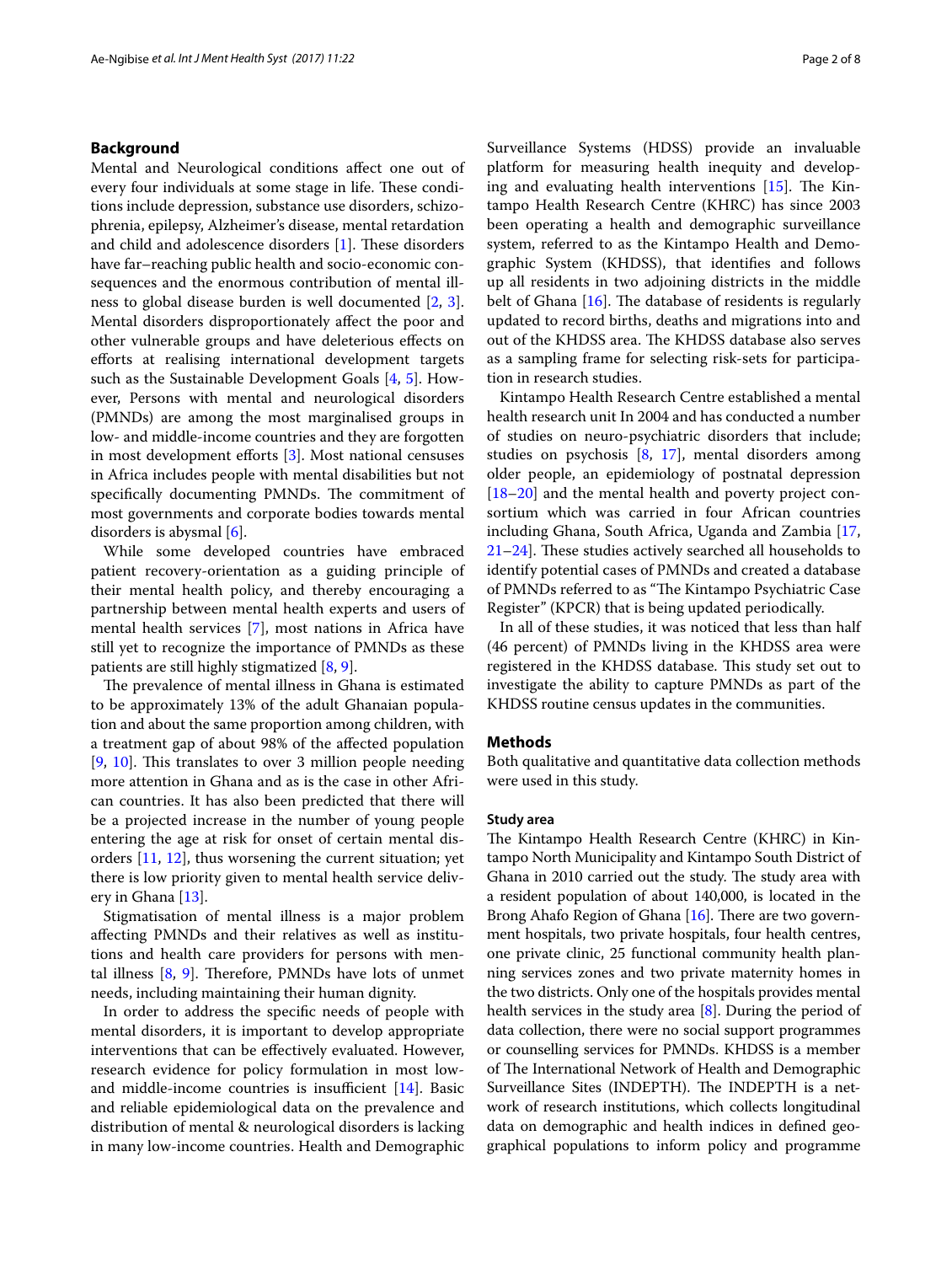direction [\(http://www.indepth-network.org\)](http://www.indepth-network.org). In addition to population size dynamics, the KHDSS routinely collects information on socio-economic indicators such as household wealth, educational status and causes of death that are to provide extra information for analysing populationhealth inter-relationships for policy.

## **The qualitative approach**

The qualitative approach involved in-depth interviews (IDIs) and participant observation. These methods were employed to provide an understanding of the context, processes and reasons for initial non-registration of PMNDs in the KHDSS area and to describe strategic responses that were adopted by the mental health unit of KHRC to encourage counting of PMNDs as part of the census update. Sampling of respondents for IDIs was purposive and issues were tailored to suit each subgroup. An interview guide was developed that focused on documenting the reasons for low registration of PMNDs. Interviews were conducted by trained research officers. Fifteen IDIs were conducted among 10 heads of households with a mentally ill person and 5 field staff of the KHDSS. The age range of the household heads was 30–65 years and that for the fieldworkers was 23–30 years. Half of the household heads were males while all the fieldworkers were males. The local language (Twi) was used to conduct interviews with heads of households with a PMND. These interviews were back translated into English for the analysis. Interviews were recorded and transcribed verbatim. Guided by objectives of the study, content analysis [[25](#page-7-21), [26](#page-7-22)] was used to search for appropriate themes. QSR NVivo [[27\]](#page-7-23) version 8 software was used to categorise the data into themes and to discern patterns emerging from the themes. Participant observation was also used to supplement information gathered from the in-depth interviews. The authors were deeply involved in activities of the various stakeholders including work of KHDSS, service providers and Kintampo Multi-Sectorial Forum (this forum was established to act as a platform for non-hierarchical interaction between stakeholders in mental health service delivery including PMNDs). The PMNDs were not included as respondents for this study because our main aim was to get the perspective of stakeholders (including family heads of PMNDs) on why they routinely excluded PMNDs from their family membership register. There were also visits to 13 traditional and faith healing centres, where observations were made about how PMNDs were being catered for.

## **The quantitative approach**

This was a longitudinal follow-up study of PMNDs between 2004 and 2010. A longitudinal psychiatric case register referred to as the KPCR was established with the main aim of linking PMNDs to health care. Information captured in the KPCR includes the KHDSS unique identification number as well as basic demographic characteristics such as age, gender, education, health insurance cover, diagnosis and others. These cases were initially identified through the baseline mental health study in 2004, which assessed risk factors for schizophrenia and related psychosis. This matched case control study was the first population based conducted in the region to test the hypothesis that cannabis use is a risk factor for the onset and development of schizophrenia. Subsequently, there were other mental health studies including the Mental Health and Poverty Project, care givers burden study and Studies on the Epidemiology of Epilepsy in Demographic Surveillance Sites [[8,](#page-7-7) [28,](#page-7-24) [29\]](#page-7-25) that provided the opportunity to update the case register. These identified cases were linked to psychiatric services in 2008 when the first community psychiatric nurse was posted to the district. The database of cases that were established from these studies were often cross-checked with the KHDSS database, which serves as the master database of all residents in the study area. The purpose was to ascertain whether or not PMNDs are actually being counted as members in their households through KHDSS routine census updates. The linkage was done through each individual's household identification number and other unique identifiers. We present the percentage distribution of the cases identified during the period.

## **Strategies adopted to improve the identification of PMNDs**

There were two main strategies which were adopted to improve the identification of PMNDs. These were the targeted and service provision. The targeted approach was aimed at improving the ability of the KHDSS to be able to identify PMNDs. The service provision method involved the introduction of mental health services in Kintampo district where no previous services existed. These approaches are presented in Fig. [1](#page-3-0).

# **Results**

Results of this study are presented in four subsections. The first section gives a summary of the socio-demographic characteristics of PMNDs in the study area. The second section, presents the factors responsible for the initial low coverage of PMNDs in the KHDSS. This is followed by the strategies that were adopted to ensure the inclusion of PMNDs in the KHDSS, and value of the HDSS platform for longitudinal studies and interventions for PMNDs.

# **Socio‑demographic characteristics and classifications of PMNDs in the Kintampo districts**

Table [1](#page-4-0) shows the socio-demographic characteristics of PMNDs in the Kintampo area, using the 2010 KPCR.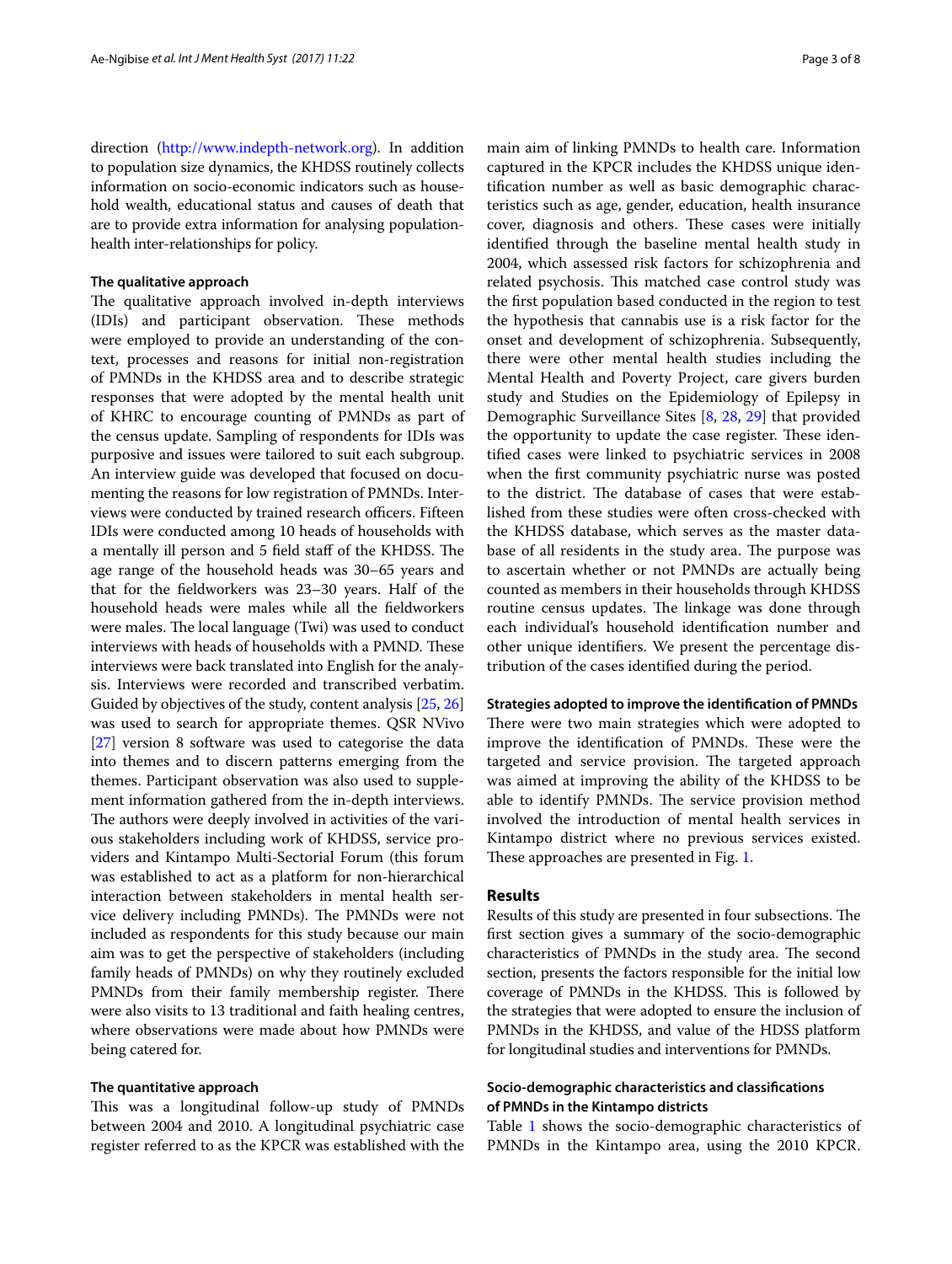

<span id="page-3-0"></span>There were slightly more females compared with males. Notably, more than 65% of cases did not have a health insurance cover.

# **Factors responsible for initial low registration of PMNDs in the KHDSS**

The results of semi-structured interviews revealed that though household heads were required to provide information on all members of their households in the periodic census and vital events updates as part of the KHDSS, some of them declined to mention members of their households with mental disorders. As depicted in the dialogue below, family members with mental illness were not regarded as part of their families and therefore not worthy to be counted.

*Question… why is it that you never mention Amadu as a member of your household when we come here?*

*Answer:..….. "Anytime, you come and we are talking about people you insist on talking about Amadu." (IDI, Household Head).*

The responses from the fieldworkers also corroborated this assertion:

*"Some of them (household members) always feel shy….when you go to the household, they don't remember to add their (referring to person with mental disorder) names as household members, they don't even count them as human beings", (IDI, Field Worker of KHDSS).*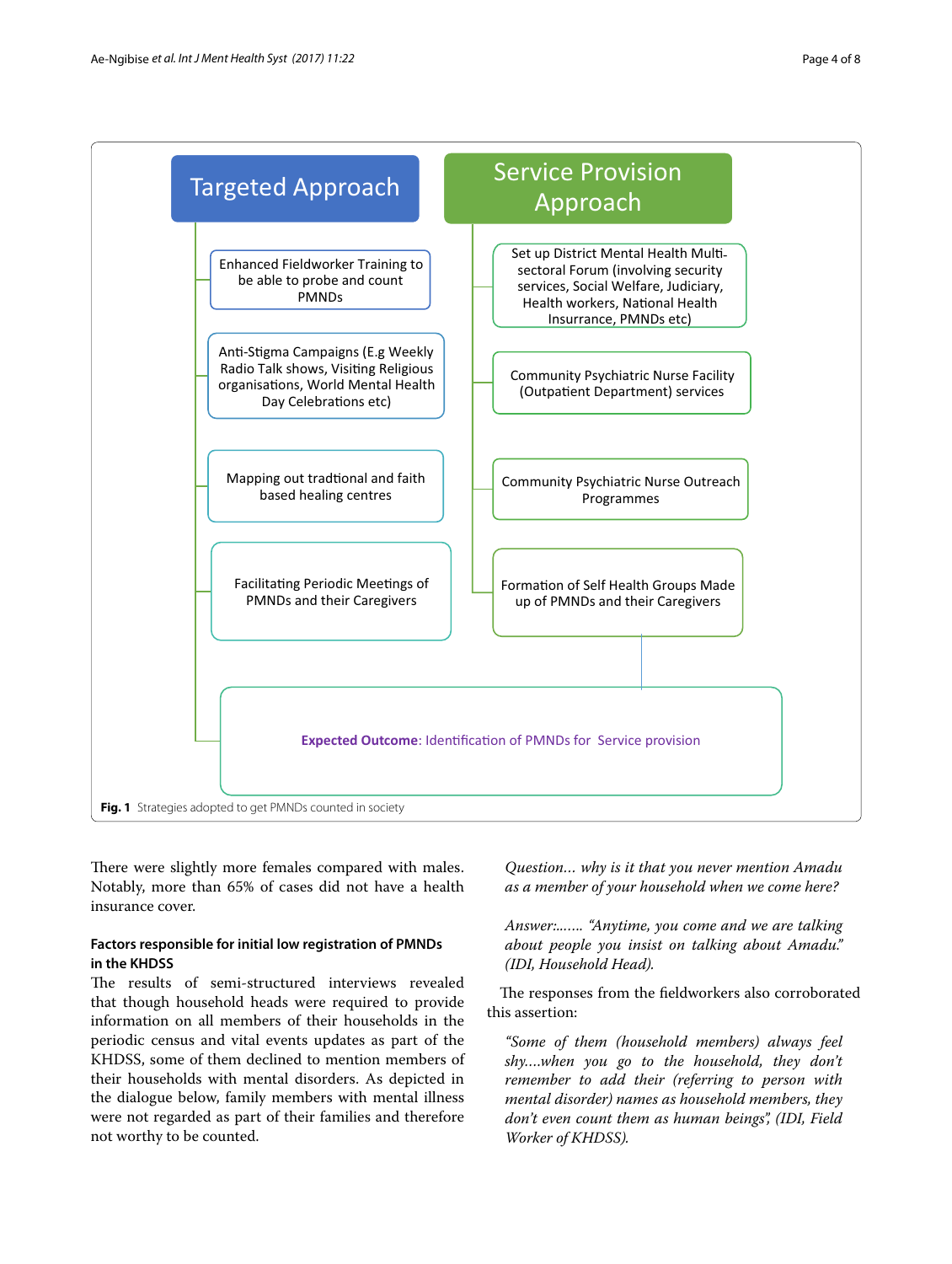<span id="page-4-0"></span>

| Table 1 Demographics and classifications of PMNDs |  |  |
|---------------------------------------------------|--|--|
| in Kintampo in 2010                               |  |  |

| Variable                         | Population | Percentage |  |
|----------------------------------|------------|------------|--|
| Case type                        |            |            |  |
| Mental disorders                 | 329        | 57.8       |  |
| Epilepsy                         | 240        | 42.2       |  |
| Gender                           |            |            |  |
| Male                             | 261        | 45.9       |  |
| Female                           | 308        | 54.1       |  |
| Age group                        |            |            |  |
| < 18                             | 135        | 23.7       |  |
| $18 - 34$                        | 223        | 39.2       |  |
| $35 - 64$                        | 175        | 30.8       |  |
| $65+$                            | 34         | 6.0        |  |
| Education                        |            |            |  |
| None                             | 279        | 49.0       |  |
| Basic                            | 228        | 40.1       |  |
| Secondary                        | 30         | 5.3        |  |
| Tertiary                         | 11         | 1.9        |  |
| Vocational                       | 21         | 3.7        |  |
| Marital status                   |            |            |  |
| Single                           | 377        | 66.3       |  |
| Married                          | 135        | 23.7       |  |
| Cohabiting                       | 31         | 5.4        |  |
| Widowed                          | 26         | 4.6        |  |
| National Health Insurance scheme |            |            |  |
| Registered                       | 198        | 34.8       |  |
| Unregistered                     | 369        | 65.2       |  |

Inadvertently, some field workers who are community outreach agents of the KHDSS also harboured negative mental attitudes towards PMNDs and therefore failed to probe for the inclusion of any persons with mental disorders. This situation was succinctly captured in the extract below:

*"They (referring to fieldworkers) have a negative attitude towards these people with mental illness and therefore do not care if they are included or not" (IDI, staff of KHDSS).*

Other reasons given for the over 50% non-inclusion of PMNDs in the initial KHDSS database were stigma and the use of pseudo-names (aliases). These two reasons run through most of the interviews with staff of the KHDSS. They indicated that some of the names of PMNDs in the KPCR were not the same names they bore in the community and hence in the KHDSS database. This made it difficult for them to be traced when the KHDSS went to visit on their regular updates. A respondent in an interview said;

*"One of the main reasons accounting for these discrepancies in coverage of PMNDs is the fact that PMNDs have several names and hence depending on who provides the information on household membership to census fieldworkers, this problem will continue to persist", (IDI Staff of KHDSS).*

#### **Strategic responses adopted to get PMNDs counted**

A number of strategies were adopted to ensure that PMNDs were counted as presented in Fig. [1.](#page-3-0) These involved two interlinked strategies, the "targeted approach" and "service provision approach". The "targeted approach" was primarily geared towards enhancing ability of the KHDSS to access PMNDs who are normally hidden and hard to reach. There was an enhanced field worker training to include identification and referral of potential mentally ill patients. Notably the fieldworker training addressed issues of fieldworker's attitude towards PMNDs and probing skills to illicit information about PMNDs. The wider community was also targeted through anti-stigma campaigns using community radio, talk shows among various religious bodies and other educational activities on special days such as World Mental Health Day. An important component of this targeted approach was involvement of PMNDs in anti-stigma activities. This included periodic scheduled meetings of users and their caregivers of PMNDs to discuss matters of common interest.

The second approach was a strategic response to service provision with the aim of improving mental health service in a district where there was no existing formal mental health service. The approach involved three interlocking components: One was setting up a District Mental Health Multi-Sectorial Forum described earlier; this forum includes PMNDs aimed at committing service providers and other identified stakeholders towards the plight of PMNDs and what roles they are expected to play in order to help PMNDs. Another component was the Community Psychiatric Nurse (CPN) led clinical services (including periodic community outreach programmes), aimed at providing treatment to PMNDs at the community level through a task-shifting strategy; general health workers were trained on recognition and management of mental disorders and the need to collaborate with traditional and faith-based healers. In recognition of the role of social determinants of managing mental illness, a final component involved the formation of self help groups made up of PMNDs and their caregivers.

These strategies were beneficial in two ways. Apart from the aim of improving ability of KHDSS to cover PMNDs, the strategies also proved invaluable in linking PMNDs to mental health services and other interventions. As depicted in Fig. [2](#page-5-0), the number of cases captured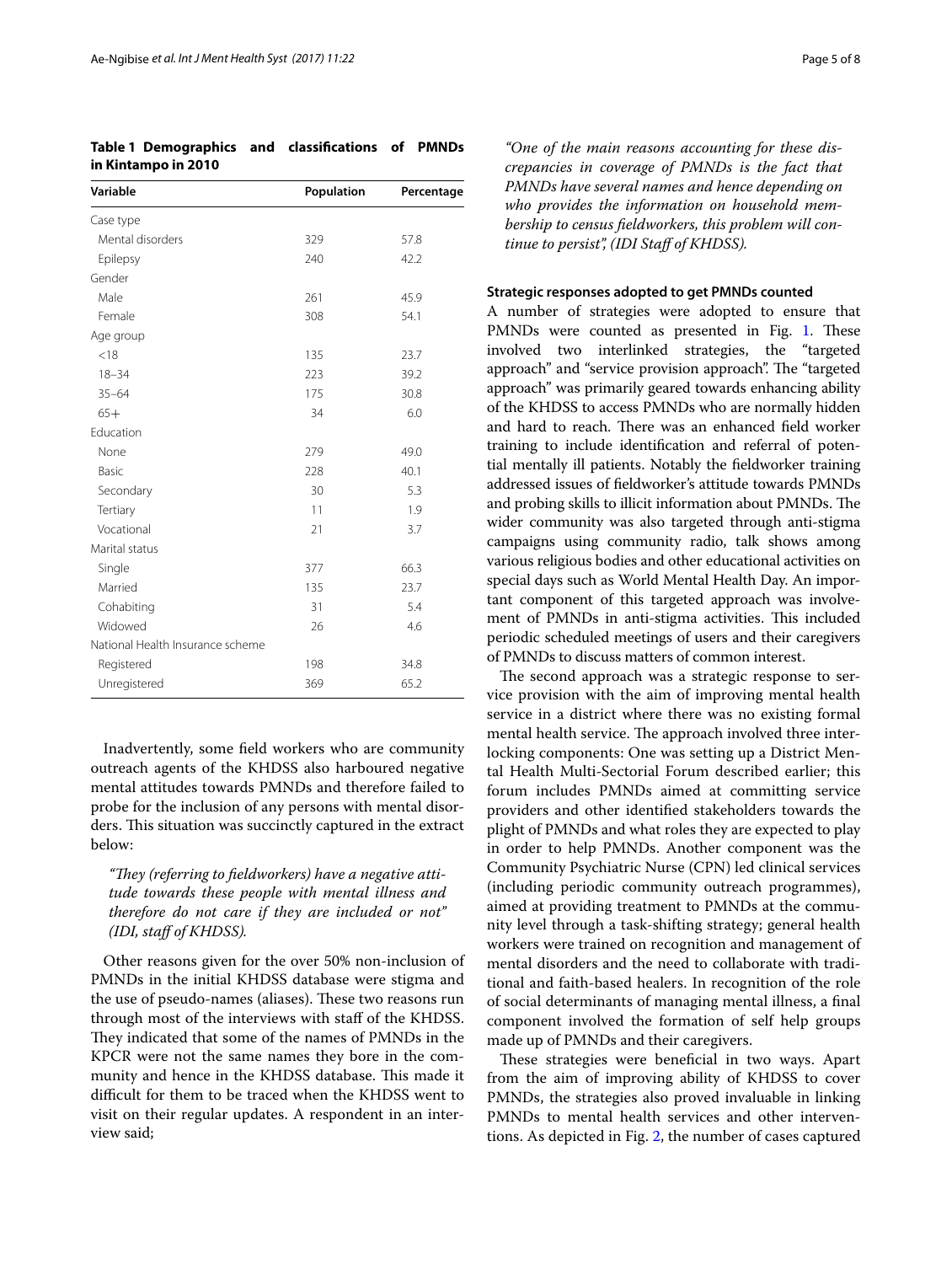

<span id="page-5-0"></span>by the KHDSS increased significantly demonstrating importance of KHDSS in tracking PMNDs through routine census updates.

## **Discussion**

This study set out to investigate factors that led to not counting people with neuro-psychiatric conditions as part of the resident population of the Kintampo district as prescribed by the Kintampo Health and Demographic Surveillance System (KHDSS), come up with strategies that can be adopted to integrate PMNDs whiles highlighting such strategies in the KHDSS platform for longitudinal studies and interventions involving PMNDs and others living with stigmatizing conditions.

The study results highlight a higher proportion of females compared with males have mental disorders in the study area. This is comparable with a study on the experience of caregivers of mental patients in the study area that reported a higher proportion of females suffering from mental disorders than males [\[8](#page-7-7)]. There are other reports in Africa which suggest that mental illness is common in females compared to males [\[30](#page-7-26)] and also in other parts of the world [[31\]](#page-7-27).

Persons with mental and neurological disorders are supposed to be registered free of charge by the national health insurance scheme, however, more than 65% of the mental health cases did not have a health insurance cover. A system that captures basic data of all members of the communities, including those with mental and neurologic disorders is needed to ensure all deserving people are registered with the national health insurance scheme. As a result of this study, there were discussions with the municipal health insurance scheme authority, and it was agreed that insurance cover will be provided for people identified as living with mental and neurological disorders.

Stigma reduction was directly targeted in the strategic responses, as it was cited as the main reason for PMNDs not being counted in the main enumeration and update exercises of the KHDSS. This is not surprising, as stigma has been known to be the main cause of social exclusion for people with mental illness. Earlier studies in mental health in the area indicated that stigma and discrimination against people with mental illness was very high and deeply ingrained in the socio-cultural practices of the people [[17\]](#page-7-16). This finding is not atypical of what pertains in other African countries, as a survey in Nigeria reported over 80% of participants saying that they would be ashamed if people knew someone in their family as having a mental illness [[32\]](#page-7-28). In the national surveys or census in Ghana, counting of PMNDs is low as they are grouped with other people with physical disabilities [\[33](#page-7-29)]. We conjecture here that this situation depicted a subtle attempt by members of families to distance themselves from the PMNDs and protect the family from any stigma associated with a family member perceived as having a mental illness. All these narratives point to the fact that PMNDs are often excluded, are hard to reach and need special efforts to get them counted in the routine enumeration exercises.

## **Importance of the KHDSS**

The KHDSS platform also has a fundamental value for the inclusion of PMNDs and others living with stigmatizing conditions in research and other social interventions. After the introduction of strategic interventions, there was a consistent yearly increase in identification of PMNDs in the KHDSS. The cases increased to 569 and 387 on the PCR and KHDSS respectively in 2010 as a result of the strategic interventions adopted. The benefits of KHDSS platform can be classified into two broad categories. The first is its value in locating and linking PMNDs who were hitherto unavailable and hard to reach, to services and interventions. The second is its value in supporting longitudinal studies in mental health. It is important to note that there is the need for special surveys to identify PMNDs as its being done for other diseases.

A very important contribution of the KHDSS was the creation of the KPCR. The KPCR described previously is longitudinal database of people with psychiatric disorders, which records basic demographic characteristics and classifications of PMNDs in the Kintampo North and South Districts of Brong Ahafo Region of Ghana. The KPCR is used to describe the patterns of current and future referrals to mental health services, to describe the epidemiology of mental and neurological disorders and serves as the basis for a district-mental health management information system [[34\]](#page-7-30). Functioning of the case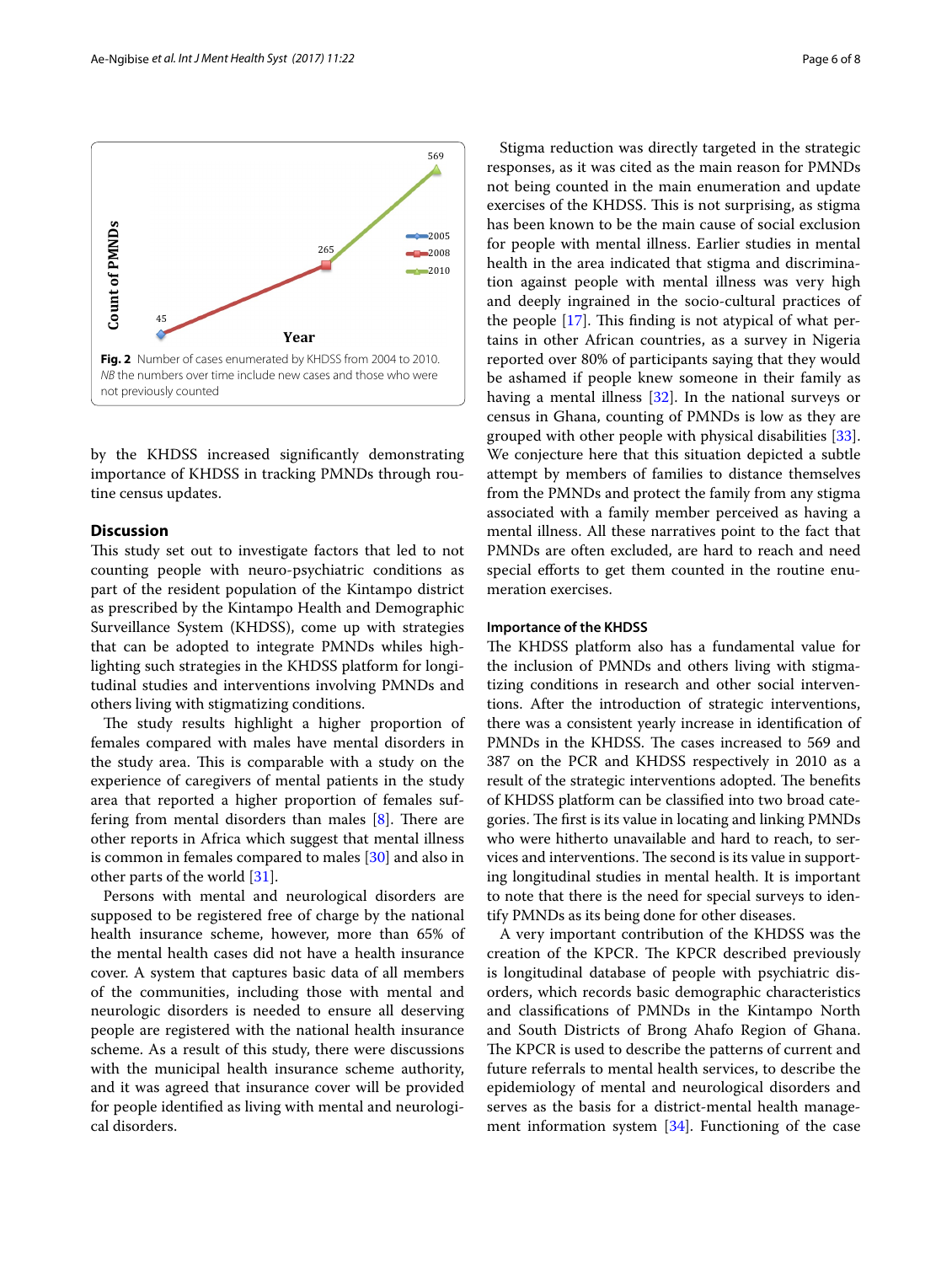register is facilitated by its linkage to the KHDSS, which is the primary source of basic information on cases to start with and regular or periodic updates. Although cases and their caregivers were first identified and referred by trained fieldworkers and Community Key Informants of the KHDSS, the diagnostic category of cases is usually confirmed by a CPN. The CPN uses the International Classification of Diseases 10th Edition, primary care version for mental disorders (ICD-10, PCV) for clinical diagnosis.

The KHDSS platform was also very useful in the services provision approach. First the unique identifier provided by the KHDSS and the fact that PMNDs are situated within households also facilitates the home and or community visits by the CPNs for service delivery. With provision of compound numbers as well as personal identification numbers for all residents in the district which includes these cases, the KHDSS makes it possible for the cases to be traced to their houses for further detailed assessment in the routine home visits of the CPN.

Another important feature of the KHDSS was its value in mapping out traditional and faith healer systems. A salient issue that emerged from the study was that most of the PMNDs were hidden in traditional healer centres and prayer camps. In our visits to the thirteen existing prayer camps/traditional healer centres, we came across some PMNDs who were staying in camps/centres with their relatives, while others had been abandoned. Traditional and faith healers were viewed as the de-facto source of treatment for the mentally ill (personal conversation with faith based healers). Therefore, the KHDSS system was used to map out the various traditional and faith healer centres in the catchment area using a geographical information system (GIS). This mapping system proved very useful in linking the services offered by the traditional and faith based healers with the CPN services. This complementary mental health services seems to be accepted by the mental health patients and their caregivers.

The KHDSS database was also extremely helpful in locating and including PMNDs in government-sponsored social protection schemes (being registered as indigents by the National Health Insurance Scheme) for the vulnerable under the Mental Health and Poverty Project [\[29](#page-7-25)]. This is especially important in a context where people with mental illness are mostly excluded from social protection schemes for the vulnerable. The KHDSS platform was also useful in supporting other mental health studies. It is now feasible to undertake Epidemiological and other large-scale studies on mental and neurological disorders. For instance, the Studies of the Epidemiology of Epilepsy in Demographic Sites (SEEDS) initiative; an INDEPTH network multi-country, multi-site epilepsy prevalence,

causes and outcome study, was successfully carried out using the KHDSS platform. Prevalence and socio-cultural determinants of dementia in Ghana also used the KHDSS platform to recruit study participants. Several proposed studies are earmarked using the KHDSS database as the platform; these include: excess mortality among PMNDs, mental health and malaria study, adolescent mental health studies, depression and HIV/AIDS. This platform will ensure optimal design and implementation.

#### **Conclusion**

People with mental and neurological disorders suffer from social exclusion because of perceived stigma. Getting them counted is a first step towards addressing their numerous needs. The KHDSS has provided an invaluable platform of longitudinal database for studying social determinants of mental and neurological disorders. Mental health services provision is one of the ways of addressing stigma and the marginalization against PMNDs. The services approach adopted by KHDSS, offers an important gateway towards providing recovery, addressing stigma and ensuring that they are counted. Mainstream enumeration exercises such as national censuses could take a cue from this study by specifically targeting PMNDs who are normally invisible and hard to reach.

#### **Authors' contributions**

KA collected and analysed the data, wrote the final draft and participated in substantial manuscript revisions. EA conceived the research idea, was involved in data collection, data analysis and wrote the initial draft manuscript. EN and SN participated in data analysis and manuscript revisions. VD conceived the research idea and was involved in critical manuscript revisions. KP participated in critical manuscript revisions. OA participated in data analysis and critical manuscript revisions. All authors read and approved of the final manuscript.

#### **Author details**

<sup>1</sup> Kintampo Health Research Centre, Ghana Health Service, Kintampo, Ghana.  $2$  Population Council, Accra, Ghana.  $3$  Centre for Global Mental Health, Institute of Psychiatry, Psychology and Neuroscience, King's College London, London, UK.

#### **Acknowledgements**

The authors appreciate the contribution of individuals and groups who have worked tirelessly to successfully complete this study. We thank management and staff of KHRC for providing the enabling environment for the conduct of this study. We are also thankful to the PMNDs and their caregivers as well as our community members for always supporting the work of KHDSS.

The authors are extremely grateful to the Executive Director and staff of the INDEPTH Secretariat who granted the authors partial support that enabled their participating in the INDEPTH Scientific Conference Programme in Maputo, Mozambique in October 2011 where this work was first presented. Also, a presentation was done during the European Population Conference (EPC 2012), held in Stockholm, Sweden, 13–16 June 2012.

#### **Competing interests**

The authors declare that they have no competing interests.

#### **Availability of data and materials**

Data sharing is not applicable to this article as no datasets were generated or analysed during the current study.